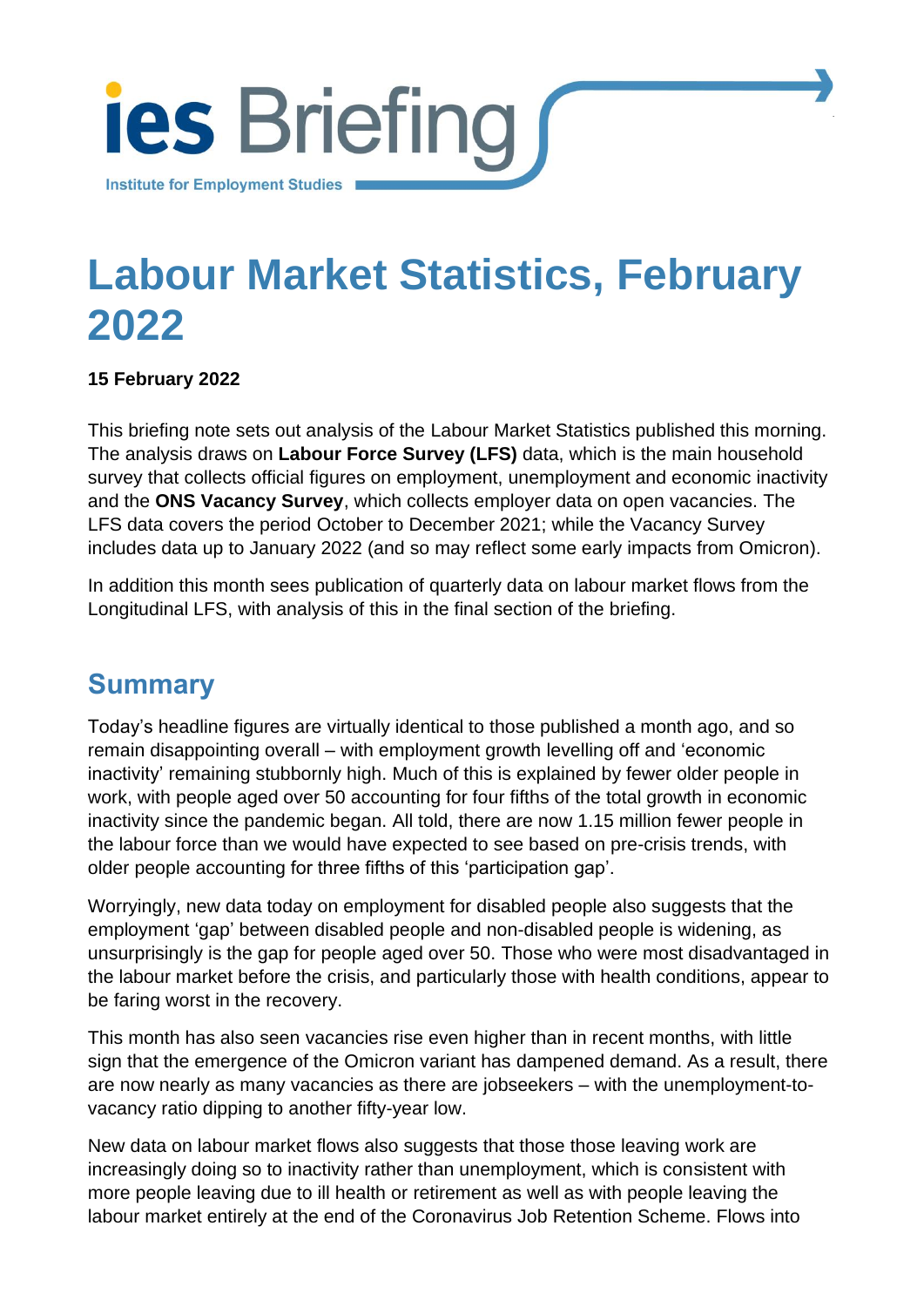work remain high, but have fallen back slightly for those exiting unemployment despite very high demand. Job-to-job moves meanwhile remain well above pre-crisis rates, although it is not clear yet how far this reflects pandemic-induced job changes or is start of a wider trend.

Looking ahead, today's figures make it clearer than ever that we need new measures – from employers and government – that are focused on addressing the participation crisis that are facing now rather than the unemployment crisis that we (thankfully) averted. The Budget next month will provide the ideal opportunity to do this.

## **Employment remains subdued, with unemployment edging down but 'economic inactivity' still elevated**

Today's headline rates for employment, unemployment and economic inactivity are identical to those published last month, and so remain disappointing overall. Employment remains a full percentage point below its pre-pandemic rate (600 thousand fewer people in work) while 'economic inactivity' – the measure of those not looking for work and/ or not available for work – is around one percentage point (or 400 thousand) higher. Unemployment is more or less back to where it was before the crisis began, but in a significantly smaller labour market overall, with more people out of work.

These trends are set out in Figures 1 and 2 below. [Figure 2](#page-2-0) shows changes in the levels of employment, unemployment and economic inactivity over the last quarter (yellow), the previous nineteen months since the start of the pandemic (blue) and overall (black dots) and brings out clearly just how stagnant the headline figures have been in recent months. However [Figure 1](#page-2-1) may just give some grounds for slightly cautious optimism, as it shows that on the single month estimates (the yellow lines) the most recent month of December does appear to have been a good month for employment economic inactivity. These monthly figures are very volatile, but it is possible that this could feed through into higher average figures over the next few months (although in next month's quarterly average the single month of October will drop out of the average, which was also a relatively strong month).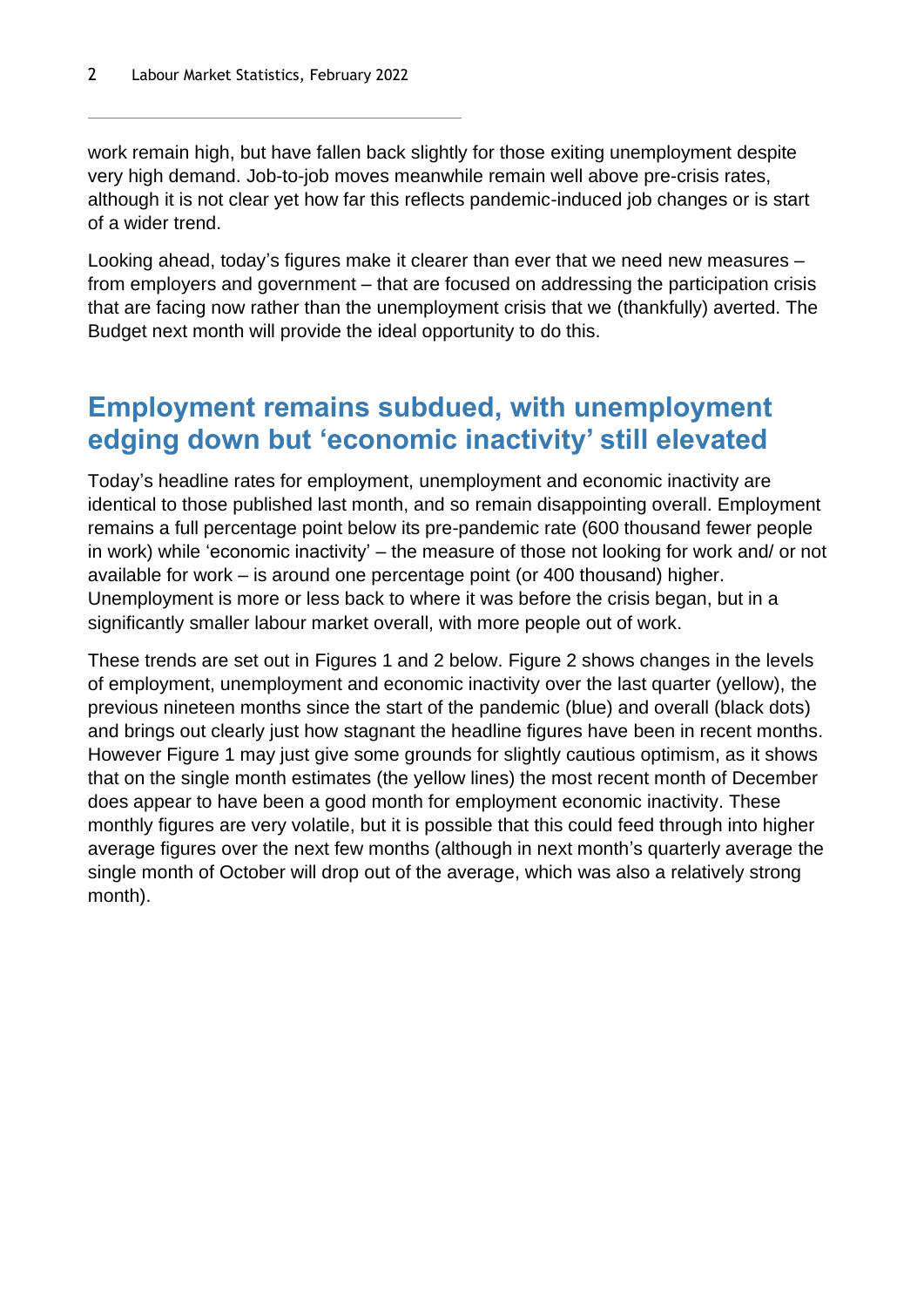

### <span id="page-2-1"></span>**Figure 1: Employment, unemployment and economic inactivity rates (16-64) – quarterly average with single-month estimates**

*Source: Labour Force Survey*

<span id="page-2-0"></span>



*Source: Labour Force Survey*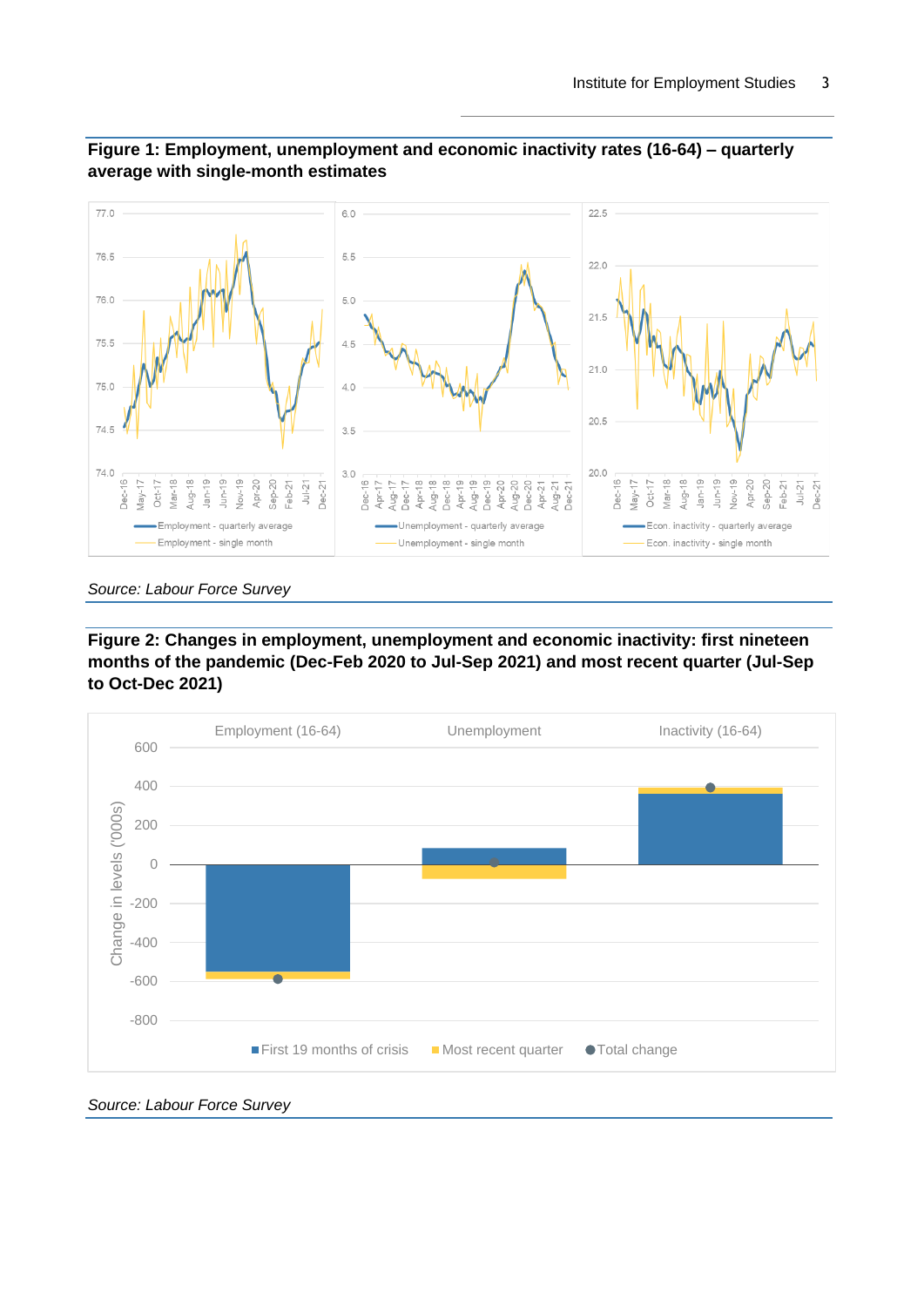### **Worklessness is rising particularly strongly for older people, who account for 80% of the post-covid growth**

The large growth in economic inactivity is increasingly being driven by more older people outside the labour market. [Figure 3](#page-3-0) below sets this out, showing the growth in the levels of economic inactivity by age since the December 2019-February 2020 quarter. It shows that economic inactivity has risen pretty consistently through the crisis, and continues to rise, for those aged 50-64 and those aged 65 and over – up by 560 thousand in all, or by 80% of the total growth across all ages. Meanwhile economic inactivity is now falling back fast for young people, while for those aged 25-49 levels overall are broadly the same as they were before the crisis (although do appear to be trending upwards in recent months).



<span id="page-3-0"></span>**Figure 3: Change in level of economic inactivity by age since start of pandemic**

#### *Source: Labour Force Survey*

These trends can partly be explained in the reasons why people are not in work and not looking for work. [Figure 4](#page-4-0) below illustrates how the reasons given have changed during the pandemic, with a large growth in lockdown/ pandemic related reasons in the early crisis affecting all ages but particularly older people; then a large rise in non-working students which is now starting to fall back (and explains patterns for young people); and more recent – worrying – significant rises in people out of work due to long-term ill health. Again this may be affecting all ages, but particularly older people – who are also more likely to have retired early. We also see significant falls in those out of work due to caring responsibilities, which appears to be particularly the case for women, perhaps aided by furlough and more flexible working, and partially offsetting growth in economic inactivity for other reasons (there is more discussion of these trends in [last month's briefing\)](https://www.employment-studies.co.uk/resource/labour-market-statistics-december-2021).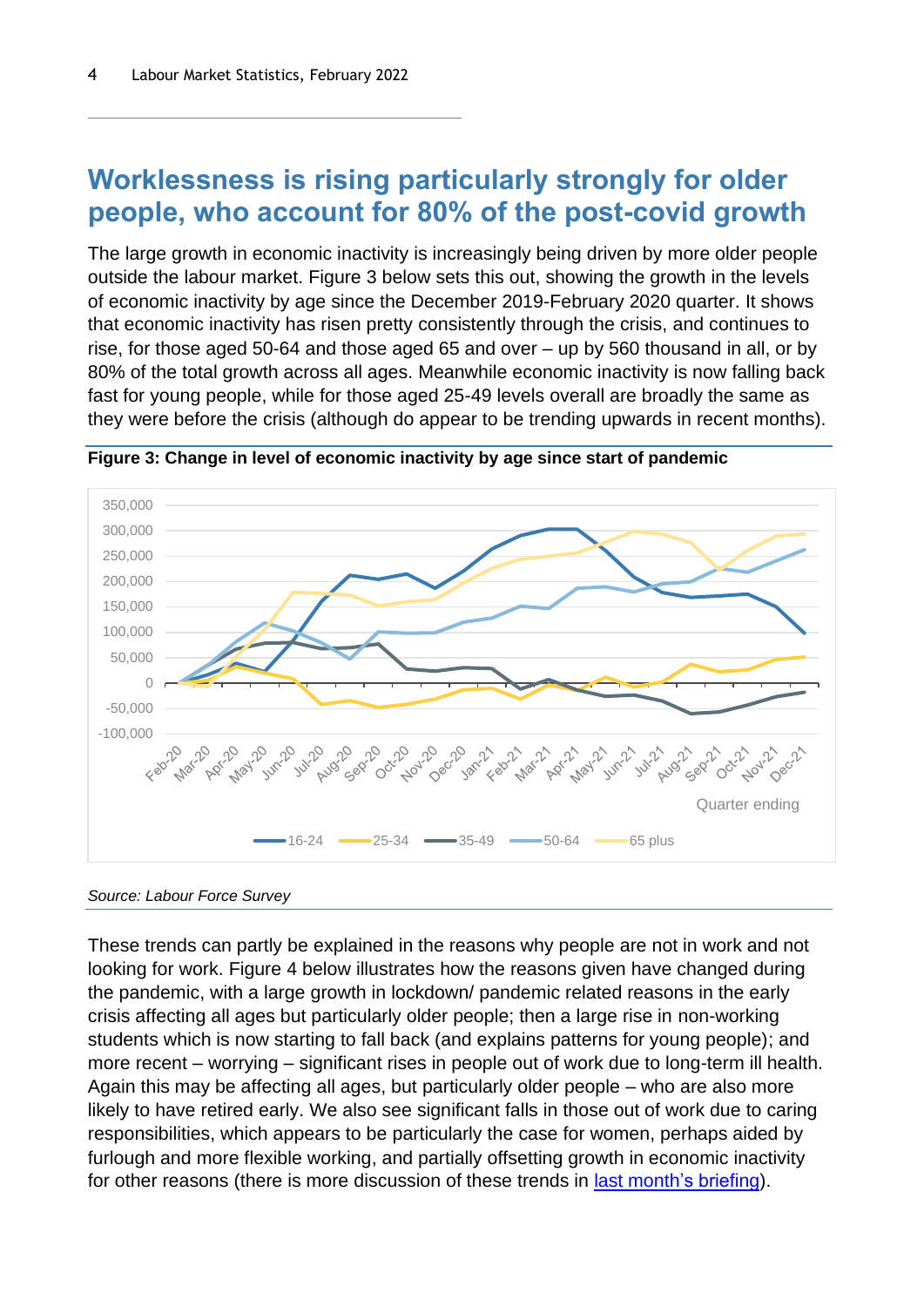

<span id="page-4-0"></span>

#### *Source: Labour Force Survey*

The impact of these changes mean that overall, long-term ill health is now the most common reason for being out of work and not looking for work. As [Figure 5](#page-5-0) below shows, this is also the only factor that has risen in each of the last two years – with non-working student numbers rising and now starting to fall back; while those not working due to caring or 'other' (pandemic related) reasons have levelled off in the last year (after large falls and rises respectively in the first year of the pandemic).

This growth in worklessness due to ill health is very concerning and likely mainly reflects more people with (pre-existing) health conditions leaving the labour market, for example because of concerns around exposure to the virus or due to a deterioration in their health condition, and/ or fewer people with health conditions entering work than would have been the case pre-pandemic. It is possible too that a greater prevalence of ill health, perhaps including 'long covid', could explain part of the growth, as data on disability employment published today suggesting that the number of people reporting a disability has grown slightly faster in the last two years than in prior years.

It should also be noted that the fall in the number of non-working students is due to more people combining work and study rather than fewer people studying – with separate data on the labour market status of young people estimating that the employment rate for young people in full-time education is now its highest since 2009 (at 31.4%). Nonetheless this remains around ten percentage points below where it was a decade before that.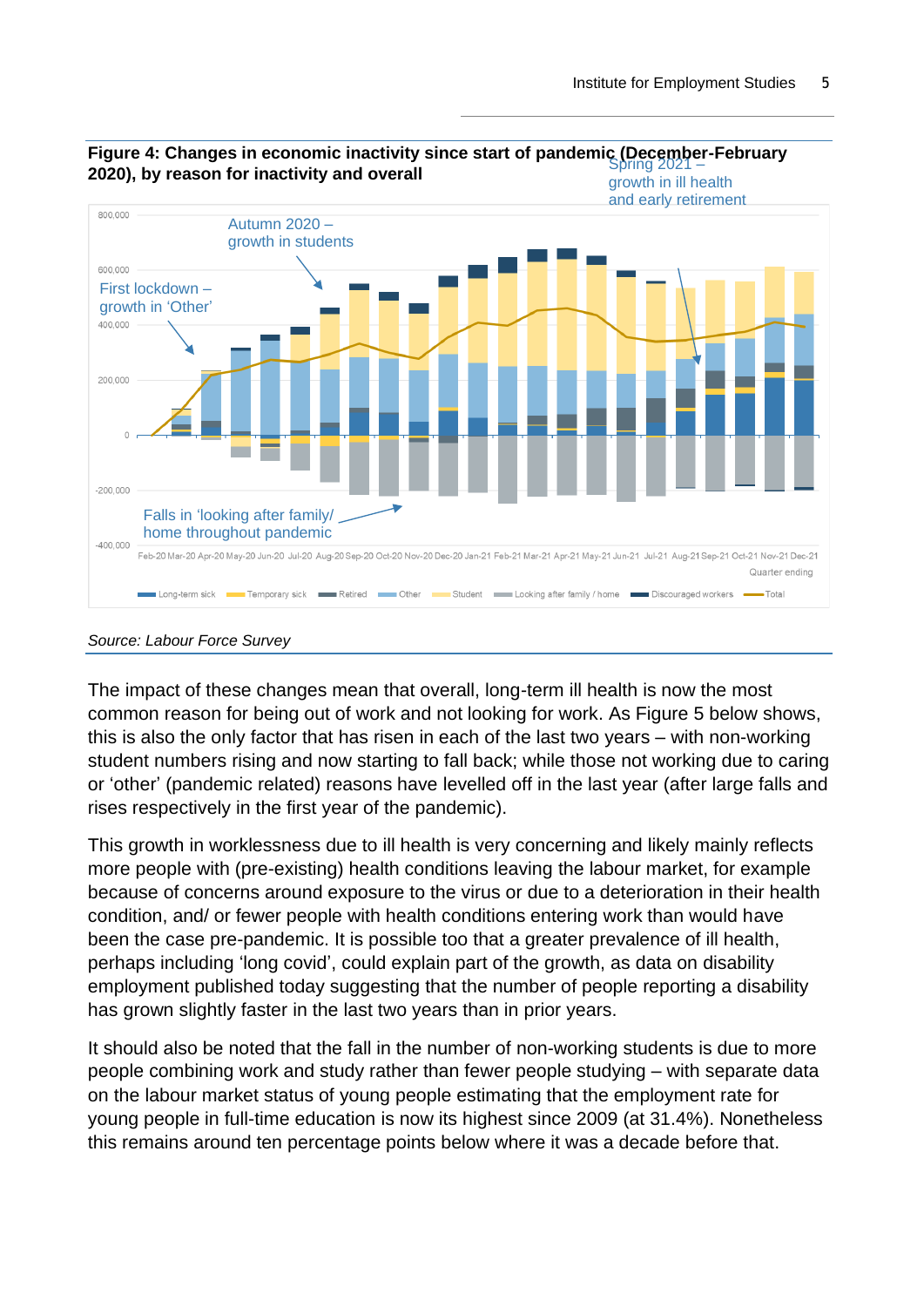

<span id="page-5-0"></span>**Figure 5: Reasons for economic inactivity – Oct-Dec 2019, 2020 and 2021**

*Source: Labour Force Survey*

### **This participation crisis looks even worse compared with the pre-crisis trend – especially for older people**

The continued weakness of the labour market overall is even more stark when compared with the pre-crisis (decades-long) trend of rising participation (i.e. the number of people either in work or actively seeking work). [Figure 6](#page-6-0) below illustrates this, focusing in on the last decade. This growing 'participation gap' between current economic activity and what would have happened had pre-crisis trends continued now stands at 1.15 million.

Around two fifths of this gap is explained by a smaller population, with the majority of this in turn due to lower net migration (i.e. pandemic and Brexit related factors), with the remainder explained by higher worklessness. Again, this higher worklessness is especially driven by fewer older people in work, as [Figure 7](#page-6-1) shows. In all, three fifths of the total gap is due to fewer over-50s in the workforce (660 thousand fewer people), and particularly due to fewer women. (It should be noted however that the pre-crisis trend of rising participation for older women was partially affected by changes in State Pension Age, which in turn likely partially over-states the 'gap' for women aged over 50. We will look to take account of this in future briefings.)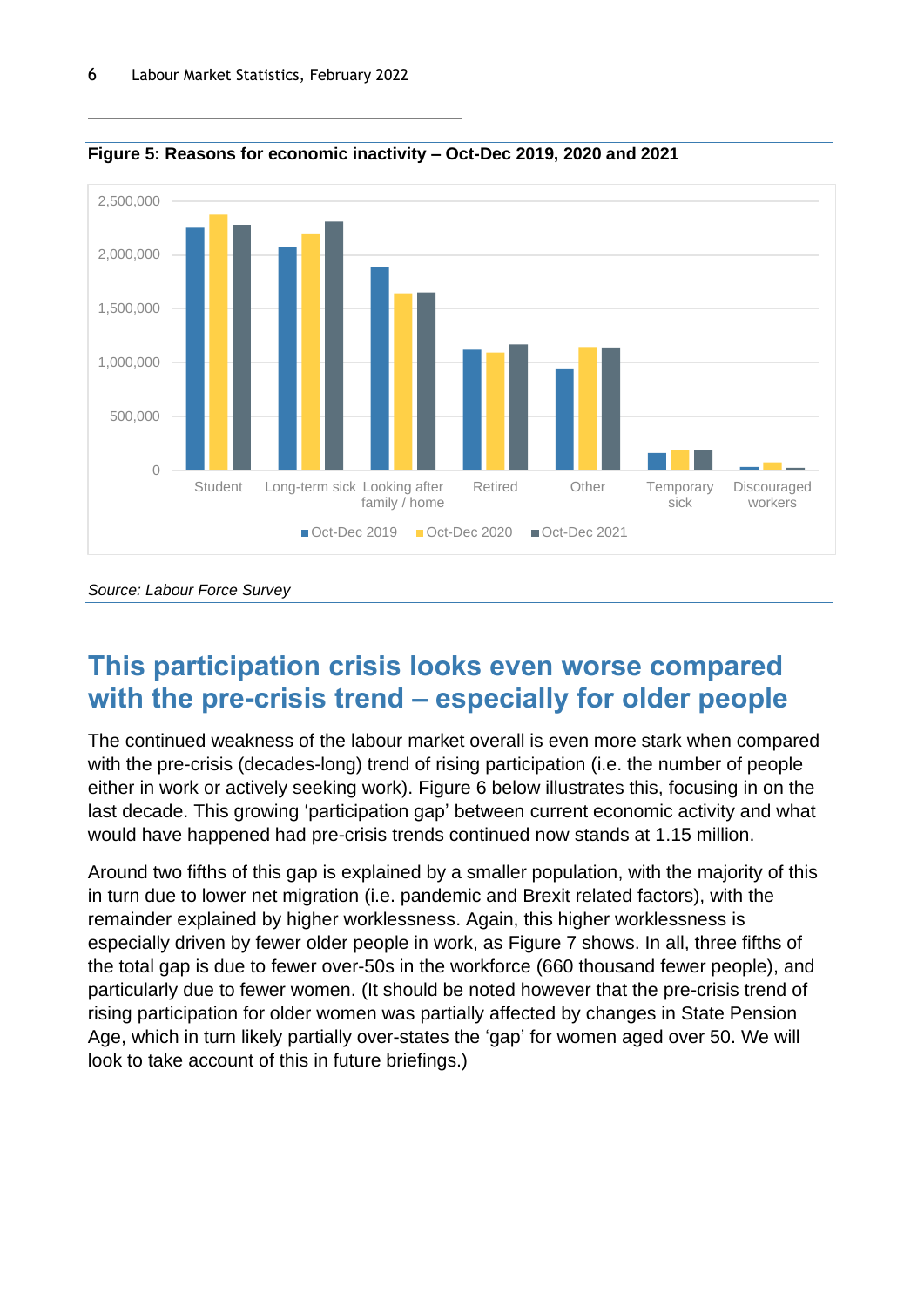

<span id="page-6-0"></span>**Figure 6: Level of economic activity – actual and if pre-crisis trend had continued**

*Source: Labour Force Survey and IES estimates*

<span id="page-6-1"></span>



*Source: IES estimates based on Labour Force Survey*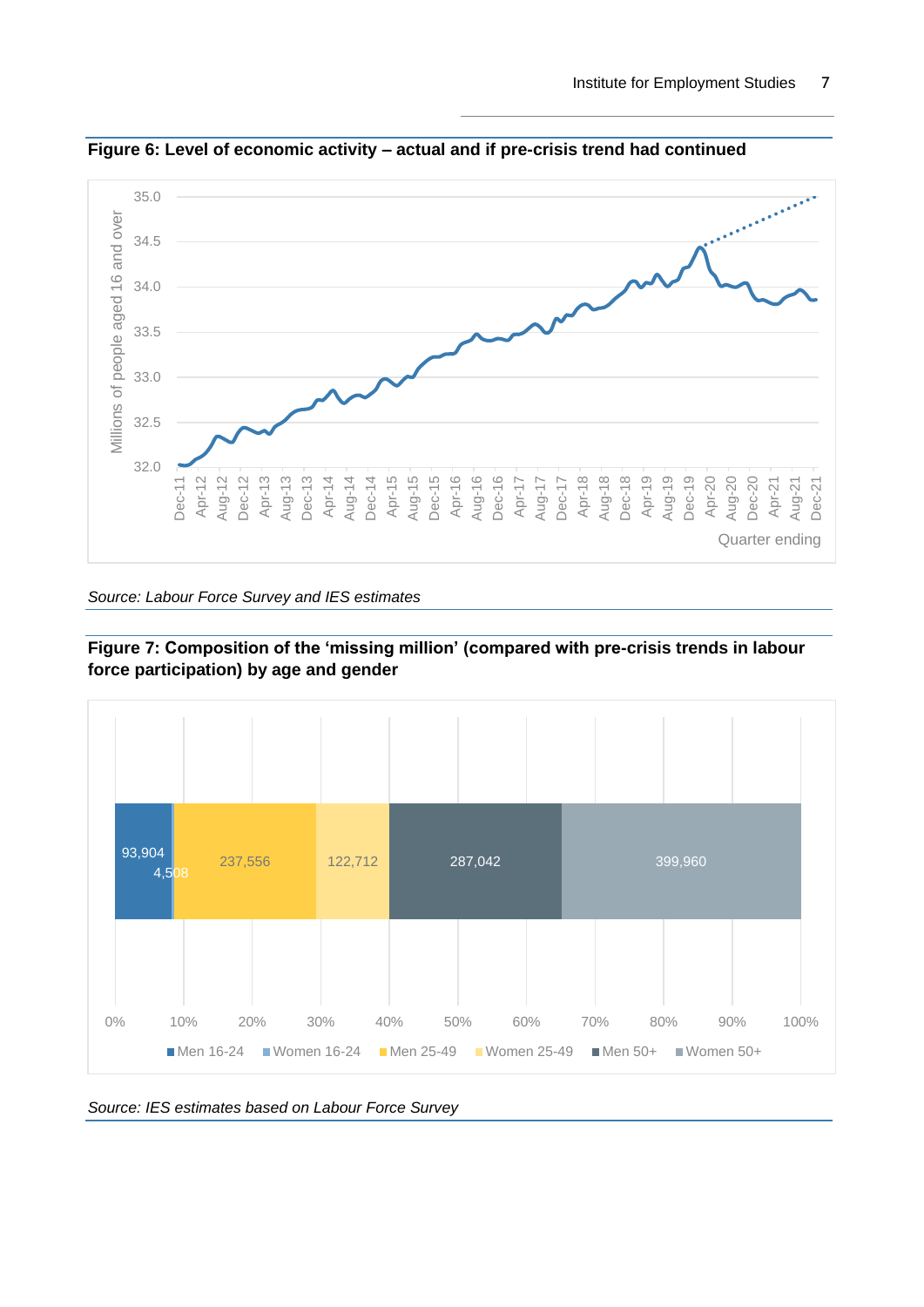### **Meanwhile, labour demand has kicked on again – with vacancies rising even higher in recent months**

As has been the case for some months now, this story of falling participation is happening despite record demand from employers – with vacancies actually rising even higher in the three month to January to reach a new record of 1.3 million. So as the 'real time' vacancy data from Adzuna has been suggesting, the emergence of the Omicron variant appears to have done little if anything to slow the growth in demand. The latest quarterly and single month estimates are shown in [Figure 8](#page-7-0) below. It seems very unlikely that vacancies will fall back towards pre-crisis levels any time soon.



<span id="page-7-0"></span>**Figure 8: Vacancies – quarterly and single-month estimates**

We also continue to see vacancies above pre-crisis levels in every single industrial category [\(Figure 9\)](#page-8-0), with again health, social care, hospitality and "professional" jobs (like law, accountancy, engineering and science) leading the way. As we have said in previous briefings, part of this growth, particularly in hospitality, will reflect problems in getting the right people into the right jobs as restrictions have eased and furlough ended, while part of it will reflect new demand in the economy, much of which employers cannot yet meet.

*Source: ONS Vacancy Survey*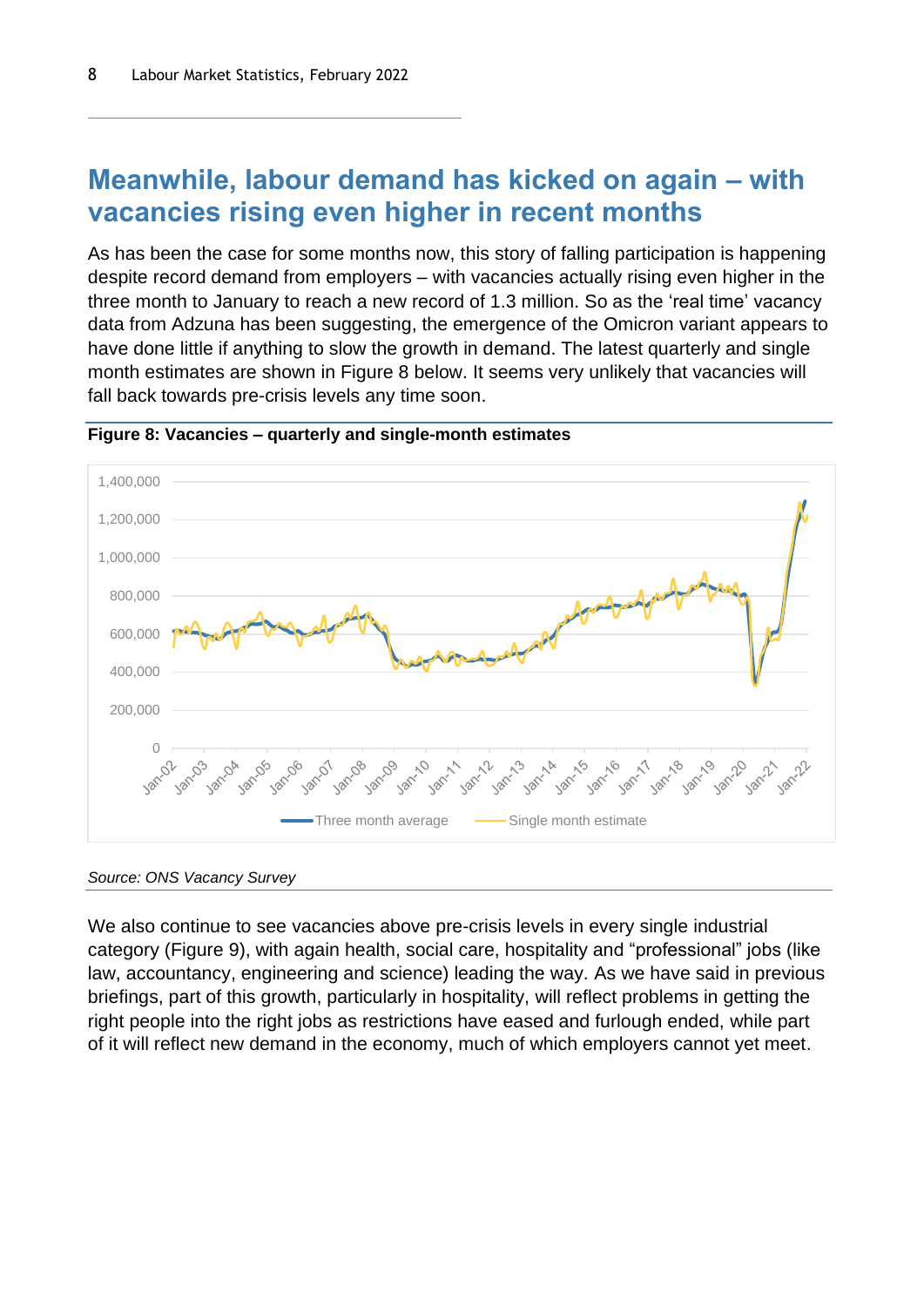

<span id="page-8-0"></span>**Figure 9: Vacancies by industry, pre-crisis and latest data**

Again as with previous months, very high vacancies and very low unemployment means a very, very tight labour market. The number of unemployed people per vacancy has edged down again this month to just below 1.1, and we are getting very close to having as many job openings as there are jobseekers. [Figure 10](#page-9-0) below, which shows the unemployment to vacancy ratio back to 1971, illustrates that this really is an unprecedented situation – and goes some way to explaining the concerns being raised by employers and business groups that the recruitment market has never been this tough.

*Source: ONS Vacancy Survey*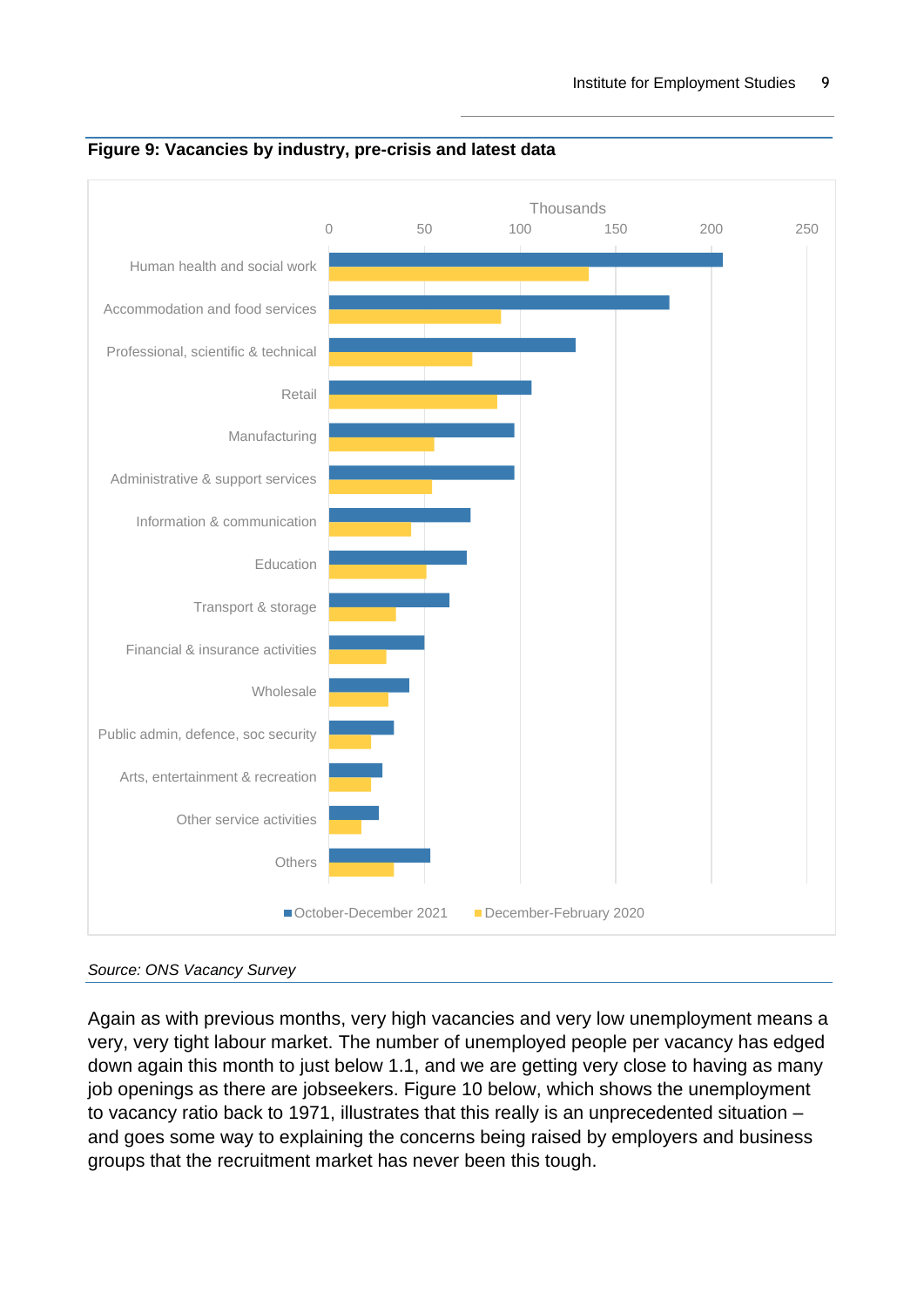

<span id="page-9-0"></span>**Figure 10: Unemployed people per vacancy (exc. Agriculture, forestry and fishing)**

*Source: ONS Labour Force Survey and Vacancy Survey*

As the Bank of England has pointed out in their most recent [Monetary Policy Report,](https://www.bankofengland.co.uk/monetary-policy-report/2022/february-2022) lower participation in the labour market is one important factor which will contribute to higher inflation and lower growth in the coming year. For those in work, there are also signs that the recruitment and participation crisis is leading to higher 'over-employment', which is the measure of those who want to work fewer hours for less pay – with data out today showing that this is now at its highest in at least twenty years. At the same time, 'under-employment' has fallen back to its lowest since before the financial crisis.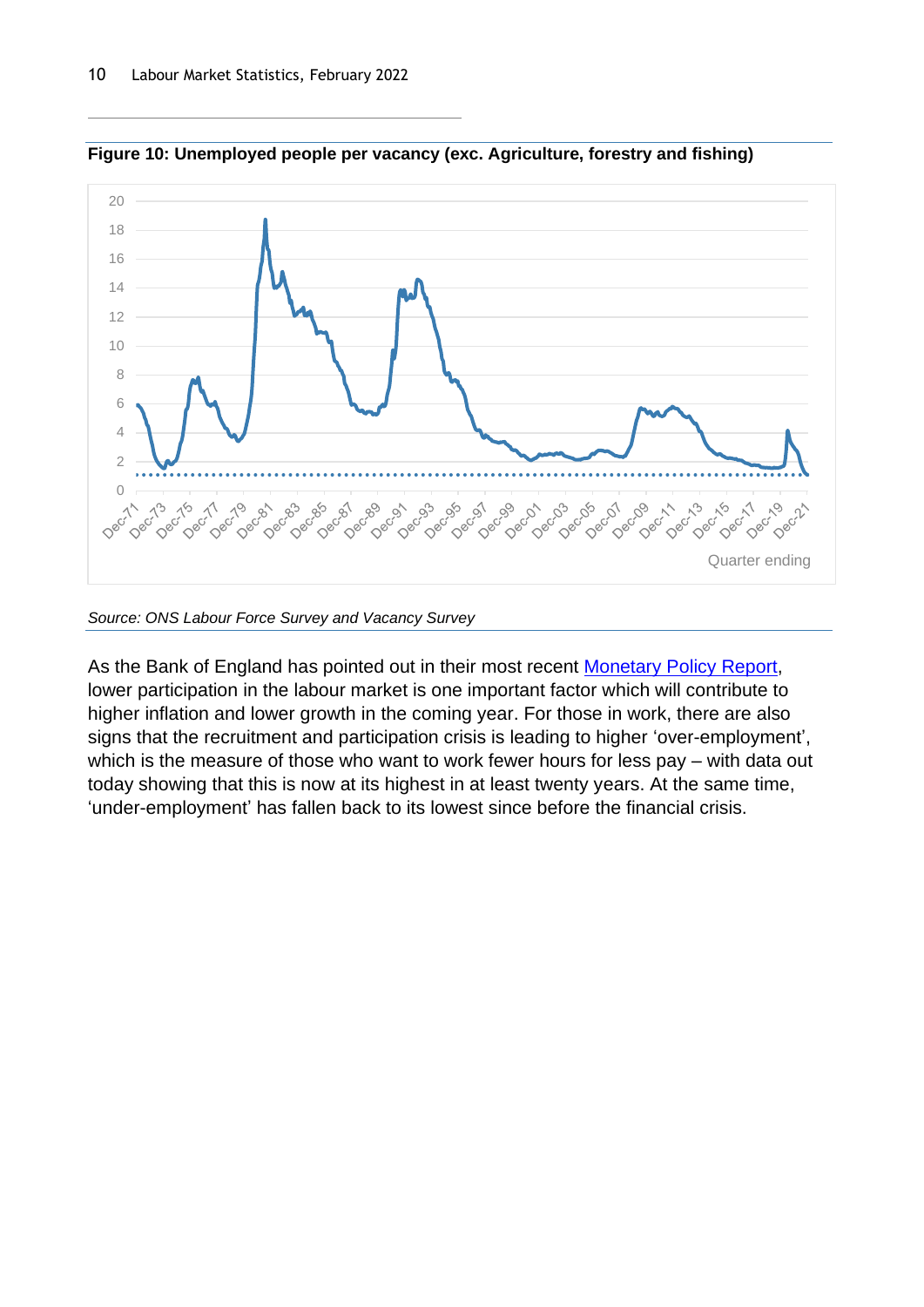

**Figure 11: Levels of over-employment and under-employment**

*Source: Labour Force Survey. Underemployed is those who work below an hours threshold and who want and are available to work more hours; overemployed is those who want to work fewer hours for less pay*

### **There are worrying signs that those disadvantaged in the labour market are faring worse in the recovery**

Today also sees the publication of quarterly data on employment for ethnic minority groups and for disabled people, which means that we can assess the 'gap' in employment rates between these groups and the wider working age population. This is set out in [Figure 12](#page-11-0) below, alongside gaps for people aged over 50 and for young people outside full-time education.

All told, this data presents a picture that is consistent with trends in economic inactivity and demand – with the employment 'gap' for disabled people and for older people widening in the last two years, after significant falls in the lead-up to the pandemic. Disabled people are now two and half times more likely to be out of work than nondisabled people, while the gap for older people is the highest it has been in half a decade.

For ethnic minority groups, the gap overall has narrowed slightly, as it had been doing in the years before the crisis, driven by demographic changes and higher participation for women in particular; while the gap has narrowed somewhat for young people outside of full-time education. Nonetheless given the sheer volume of jobs available, it is unclear why gaps should persist at all for young people not in education.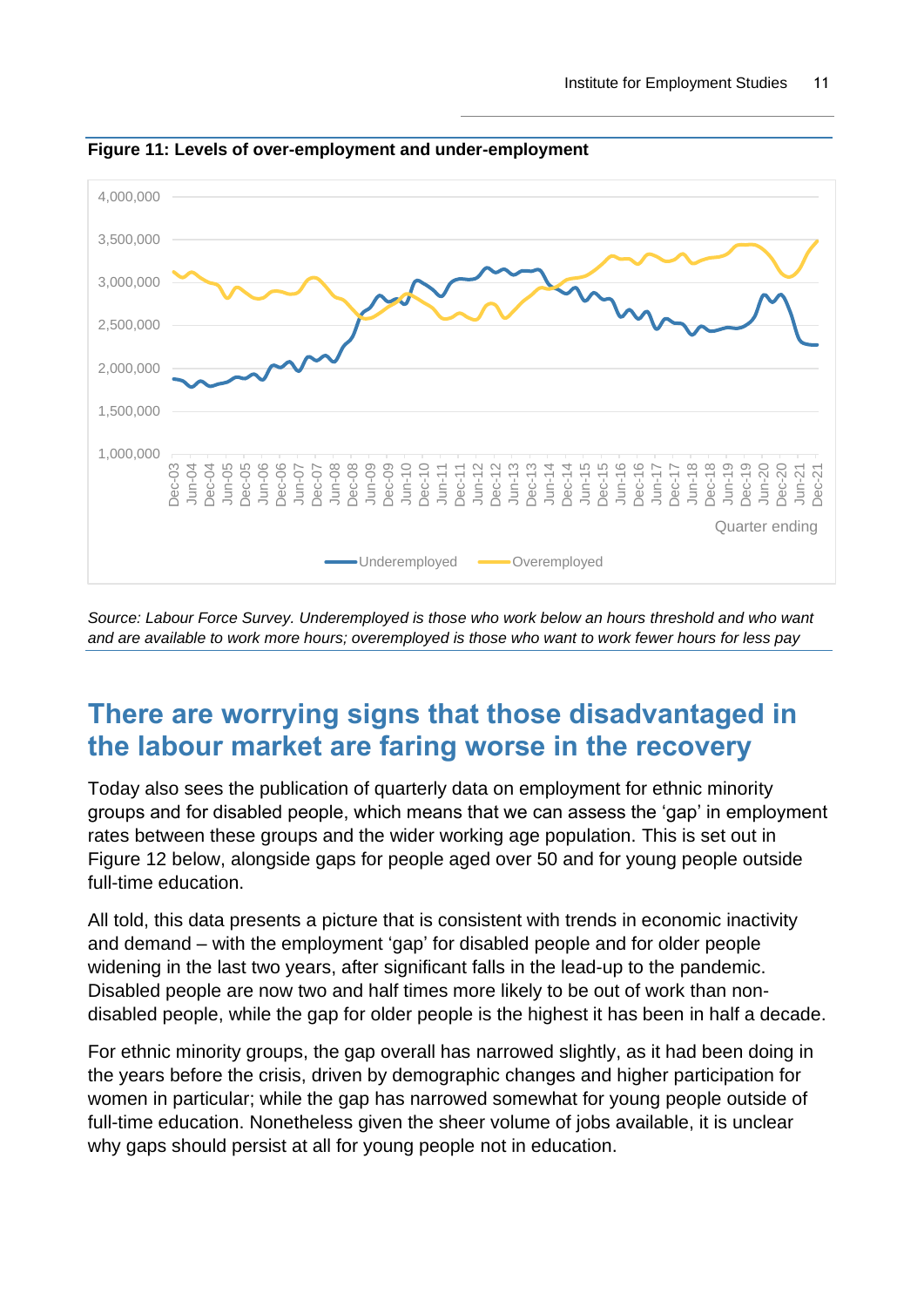

<span id="page-11-0"></span>

More positively however, long-term unemployment is continuing to fall back – which we define as unemployment of twelve months or more for people aged 25 and over, or six months or more for younger people. This is set out in [Figure 13.](#page-12-0) It appears likely that the fall in long-term unemployment for younger people reflects a combination of the public policy and delivery focus on supporting young people through the pandemic, plus the strong recovery in demand in sectors that traditionally employ young people. However for over-50s, it does appear to be possible that the falls reflect more people leaving the labour force entirely and becoming 'economically inactive', with the next section setting out some of the evidence for this.

*Source: IES analysis of Labour Force Survey. Gaps are calculated as the percentage point difference in employment rates between the rate for the disadvantaged group and the rate for the overall 16-64 population excluding that group.*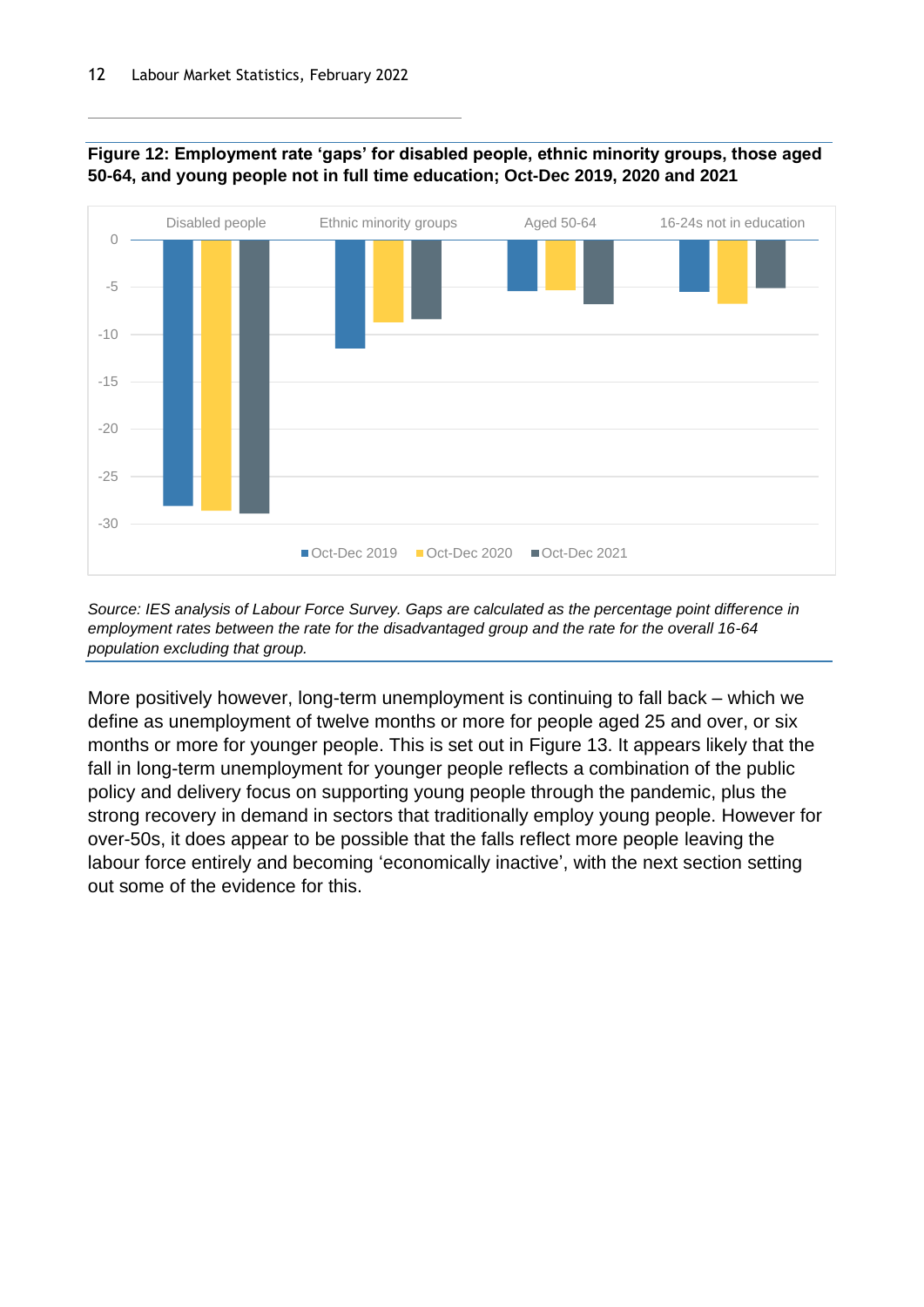

<span id="page-12-0"></span>**Figure 13: Long-term unemployment by age**

*Source: Labour Force Survey. Long-term unemployment is defined as unemployment of more than six months for young people, or more than twelve months for those aged 25 and over.*

### **New data on labour 'flows' shows record job moves, but moves from worklessness falling back slightly**

Quarterly data published today tells us more about the 'flows' of people between employment, unemployment and economic inactivity. The graphs below summarise the headlines from this.

First, [Figure 14](#page-13-0) tries to illustrate the extent to which the overall change in employment (the blue bars) is explained by flows into work from unemployment and inactivity (the two positive lines above the bars) or by flows out of work to unemployment and inactivity (which are inverted, as negative lines below the bars).

This shows that in the most recent quarter (the most recent bar), employment growth has been very low overall, mainly due to job moves from unemployment falling back a bit – while the other three lines have stayed fairly flat. However looking over the last year, we can see that flows out of work to unemployment have been as low as they were before the crisis and far lower than in the last recession; while flows into work from unemployment have been high – up at levels last seen in the early 2010s. Flows into work from inactivity are high by historic standards – in line with the period immediately before the crisis and much higher than after the last recession – but flows out of work to inactivity are also very high.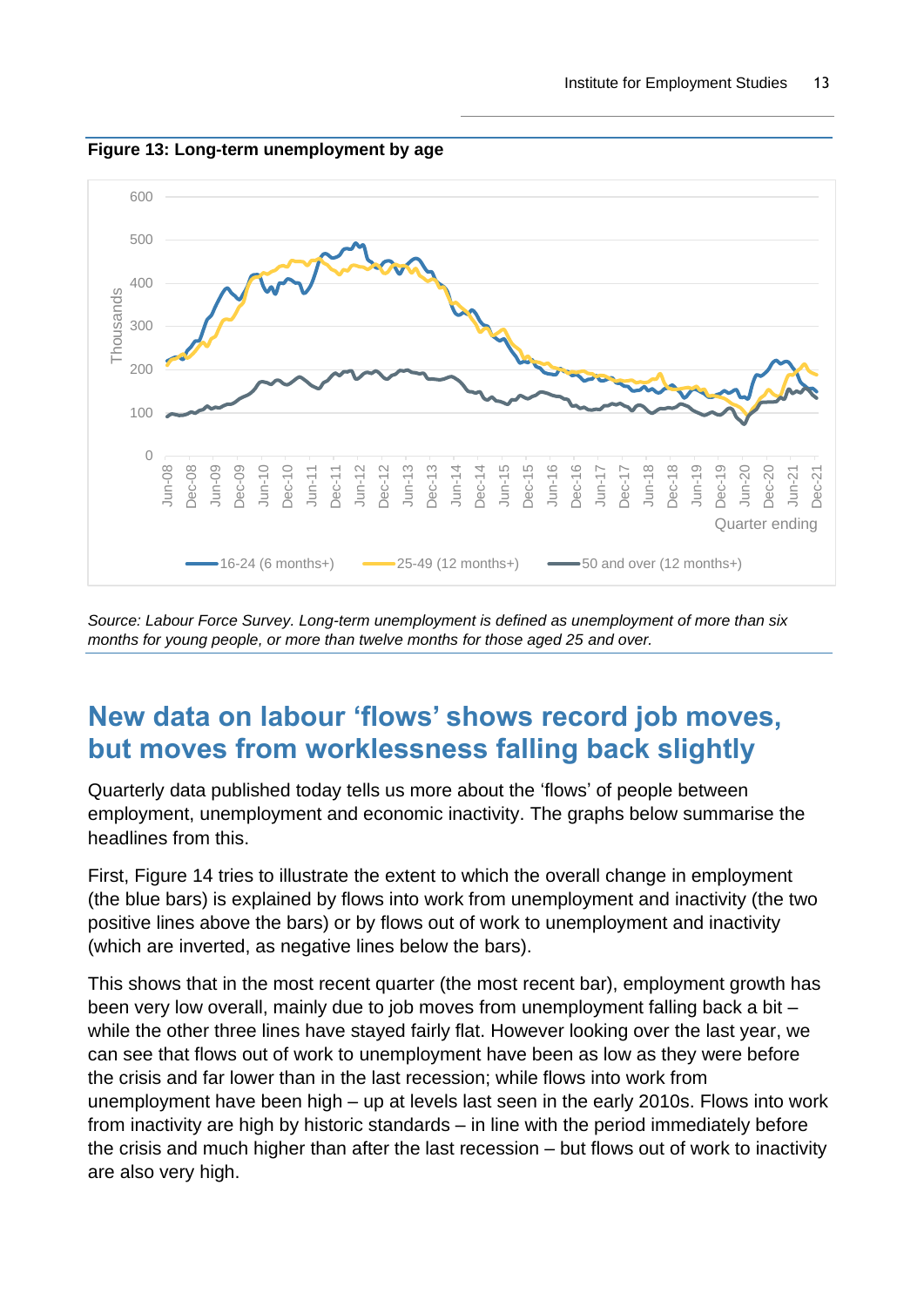All told, this suggests that those leaving work are increasingly doing so to inactivity rather than unemployment, which is consistent with more people leaving due to ill health or retirement, as well as with people leaving the labour market entirely at the end of the Coronavirus Job Retention Scheme; and that while flows into work are relatively high, they are not high enough to offset these losses. The slight decline in flows from unemployment (with the rate of exit falling too) is also slightly concerning, given the very high levels of demand – and likely reflects that a higher proportion are long-term unemployed (even though the levels of long-term unemployment are falling back).



<span id="page-13-0"></span>**Figure 14: Flows into work from unemployment and economic inactivity, and flows out of work (inverted) to unemployment and economic inactivity – with net overall change**

*Source: Longitudinal Labour Force Survey. Note that estimates of job-to-job moves are for those aged 16- 69, while estimates of job entries and exits are for those aged 16-64.*

While flows into and out of work have fallen back, rates of job-to-job moves continue to rise, as [Figure 15](#page-14-0) below shows. The proportion of people changing jobs in the most recent quarter was the highest since comparable records began in 2001, as was the level (at 990 thousand). [Figure 16](#page-14-1) shows the reason for job-to-job moves. This shows that 'resignations' remain high, but that the largest driver of growth has been in 'other' reasons – which tends to be due to contracts ending or people leaving due to ill health, but may well be capturing wider pandemic impacts like people looking for a new job because furlough was due to end.

Higher job-to-job moves is generally a positive sign, as workers who move jobs voluntarily tend to see much larger pay rises than those who stay or who lose their jobs. The fall in job-to-job moves after the last crisis was likely a key contributor to lower pay growth during that period. So if this high rate of job moves becomes a trend, then this will likely be a net positive. However, it should also be noted that the growth in job switching for 'other' reasons may well reflect many people changing jobs because they felt that they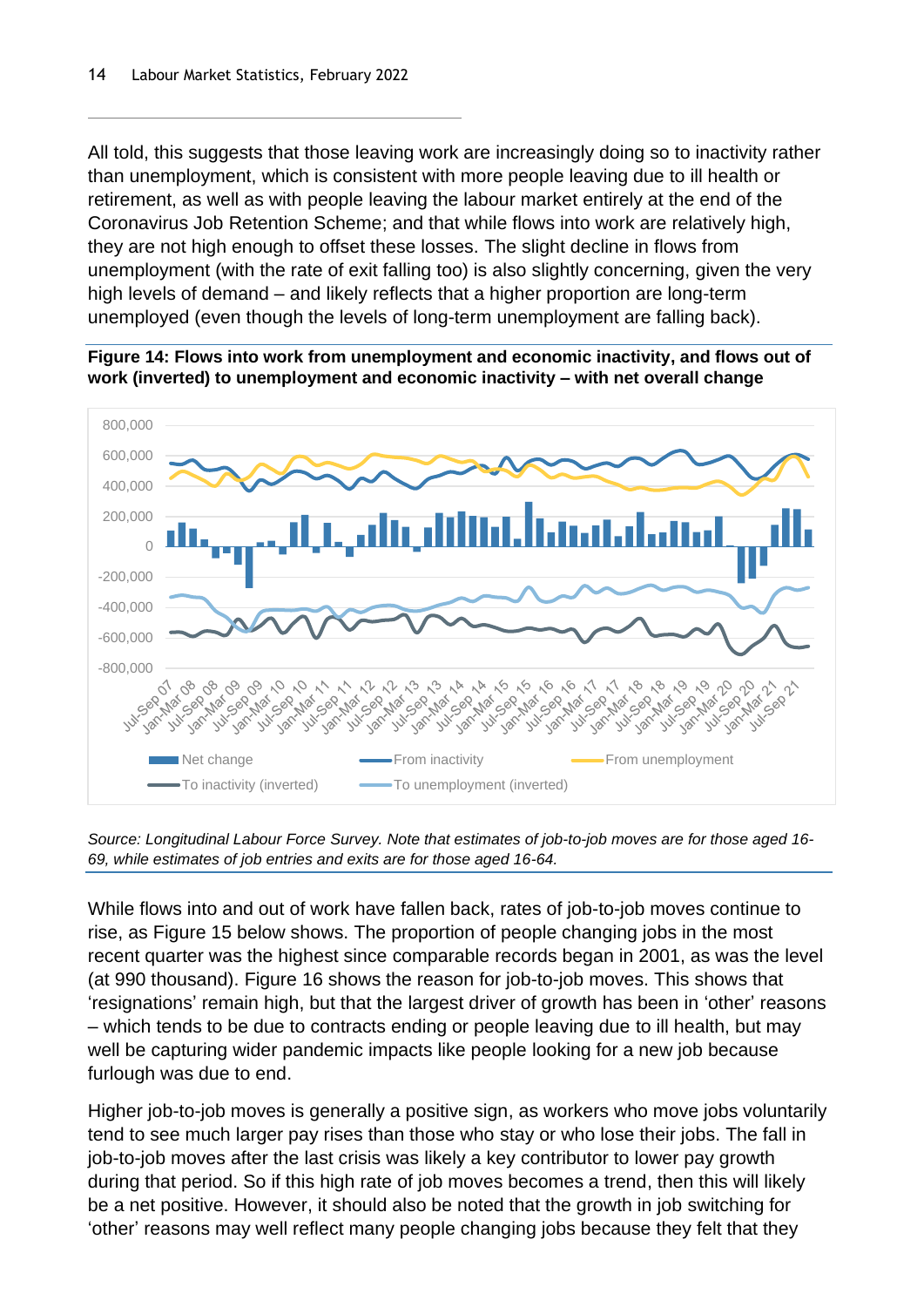had to rather than wanted to, so it is unclear yet how far these benefits will be felt, at least in the short term. Of course, high rates of job changing will also be driving higher churn in the labour market, and therefore contributing to high vacancy rates for employers.



<span id="page-14-0"></span>**Figure 15: Job-to-job moves by quarter –rate (proportion of all of those in work) and level**

*Source: Longitudinal Labour Force Survey. Estimates are for those aged 16-69.*



<span id="page-14-1"></span>**Figure 16: Reason for job-to-job move**

*Source: Longitudinal Labour Force Survey. Data not available for Q1 and Q2 of 2013 due to changes in ONS weighting methodology.*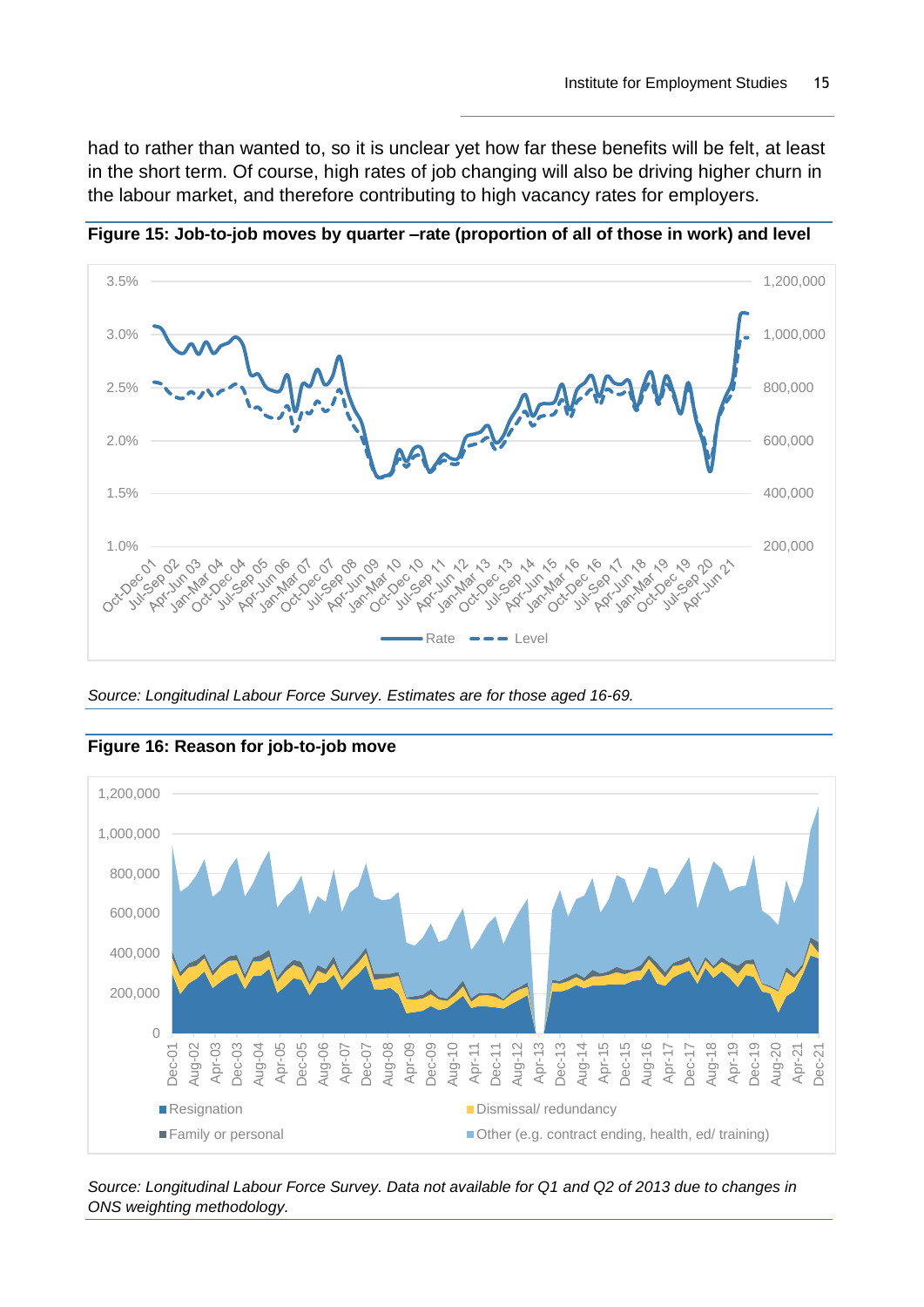Putting together job-to-job moves and flows into and out of work, we can show the total proportion of those in work that quarter who either started a new job or left an old one in the given three month period. This is shown in [Figure 17](#page-15-0) below. It both the depths of the impacts of the first lockdown but also the strength of the recent recovery – although in the most recent quarter, new job starts have fallen by slightly more than job exits.

<span id="page-15-0"></span>



*Source: Longitudinal Labour Force Survey. Note that estimates of job-to-job moves are for those aged 16- 69, while estimates of job entries and exits are for those aged 16-64.*

Data on flows between unemployment and economic inactivity is set out in [Figure 18](#page-16-0) below. Reassuringly, flows from unemployment to inactivity remain fairly low by historic standards, although well above where they were in the recovery from the financial crisis. This suggests that the growth in inactivity is being driven by unemployed people leaving the labour market entirely. However while flows from inactivity to unemployment are higher than pre-crisis, they are well below where they were in the years after the financial crisis – which suggests that we are not seeing as many people as we might expect starting to return to the labour market.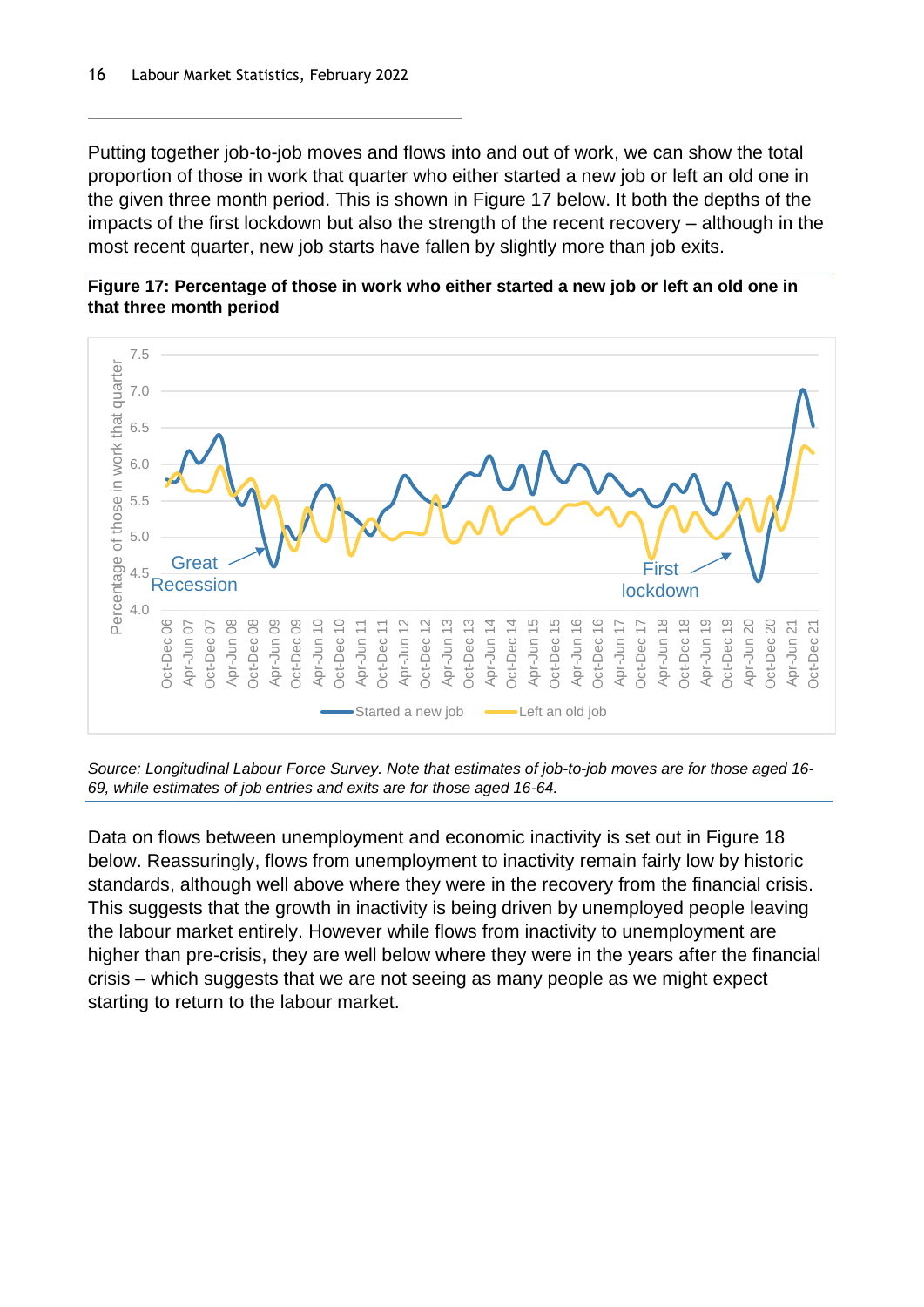

<span id="page-16-0"></span>**Figure 18: Flows from unemployment to economic inactivity and from economic inactivity to unemployment (percentages of those unemployed or economically inactive)**

Finally, data is also published on flows into and out of self-employment, and is set out below. This shows that the large falls in self-employment during 2020 were mainly explained by far fewer people moving from employee to self-employed status, and far more people moving the other way from self-employment to employee. Previous analysis, discussed in [last month's briefing,](https://www.employment-studies.co.uk/resource/labour-market-statistics-december-2021) suggests that these movements may have often been people in the same jobs but changing how they described their employment status (perhaps also as a result of the IR35 off-payroll working rules). However with those numbers now returning more or less to pre-crisis levels, it is more noticeable that there are now fewer people entering self-employment from worklessness. Given this, it is surprising that the government ended last month its only scheme to support new self employment (the New Enterprise Allowance) and does not appear to have plans for any replacement.

*Source: Longitudinal Labour Force Survey.*